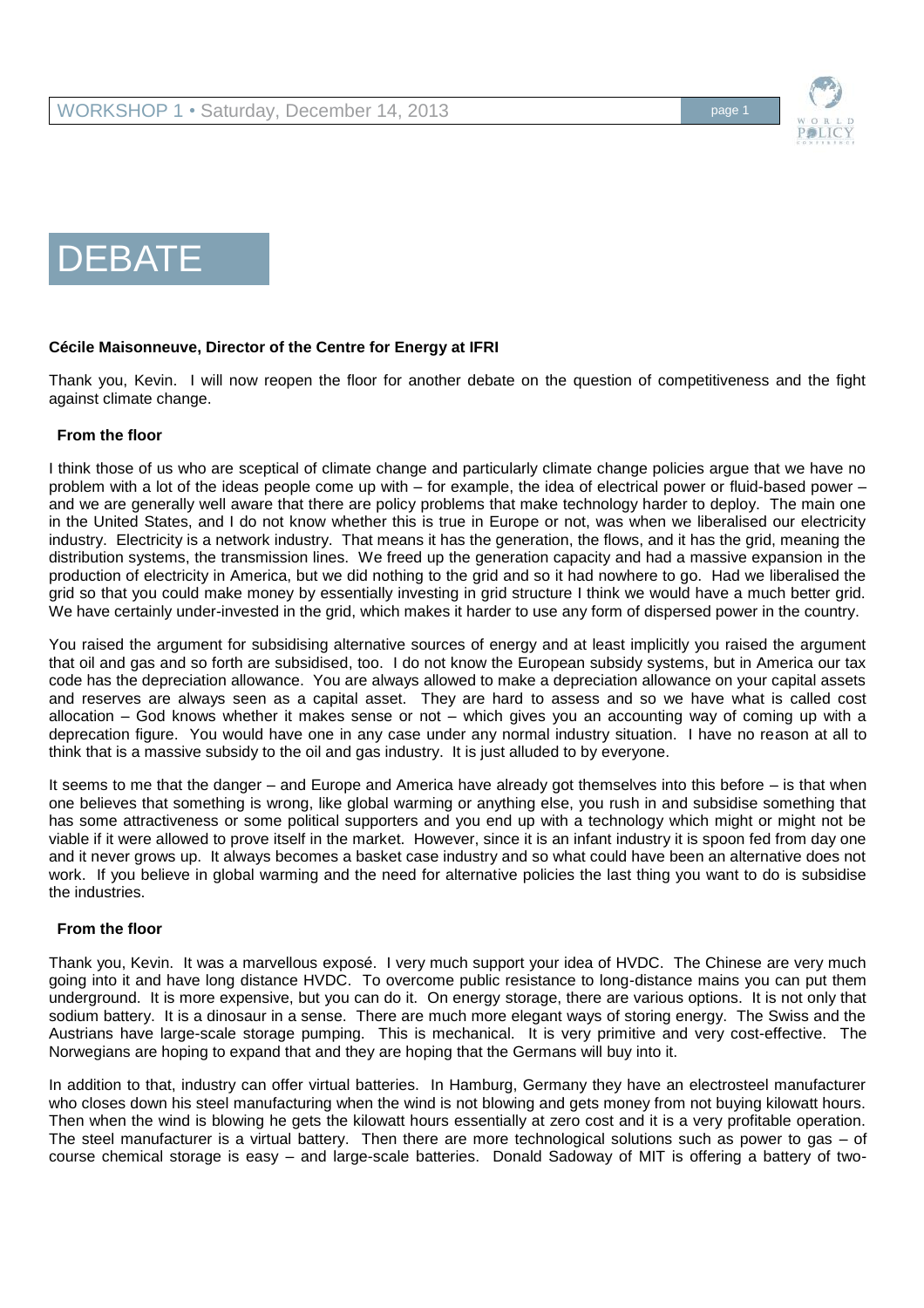

megawatt hours. It is the size of a small container. That is really quite a bit for overcoming the nights and so forth. I believe floatable tanks are actually a little better than you depicted it.

### **Cécile Maisonneuve, Director of the Centre for Energy at IFRI**

It may be a little better, but is it the right solution in countries where there is not much sun?

### **Kevin Sara, Chairman & CEO, Nur Energie**

Actually I could have made a presentation just on storage because you can look at the storage paradigms and say, 'This is the solution for renewable,' but I do not think anybody has come close to a breakthrough in storage. Thomas Edison said that this was the one problem that he was unable to crack, and he cracked thousands of technical problems. He was the great genius in electricity and he tried for years to develop a better battery and he failed. However, there is a lot of work going on in storage and I agree that the simplest and most historical thing is pump storage and that is what is used, but it is extremely limited geographically, much more limited than solar hotspots. A storage strategy therefore co-inhabits with a solar strategy. There is no doubt about that.

Regarding your comment that the last thing you want to do is subsidise a new industry, you do need to kick start industries and the US government has been kick starting industry for years, such as with the Department of Defense and the Internet. The Department of Defense is intervening left and right with their battery procurement. This is not at all new. This is a tried and tested way of doing things. For example, how are we pricing our power right now? We are basically asking for a discount to offshore wind. There are existing subsidy regimes out there. We are very happy to price at nuclear. We will accept the feed-in tariff that the UK government has just negotiated with France. If they give us the same terms, the same guarantees and the same period of 35 years we could work with that. It is not requiring compared to a lot of things, especially to the zero-carbon technologies, which is another reason why it is difficult to make these comparisons. There is no carbon price so you are not really comparing apples to apples.

### **From the floor**

I have a very brief question, and a real question, on CSP. I thought one of the problems for countries like those in the Middle East for the use of CSB is getting rid of the sand that will settle on the reflective surfaces. Has that been resolved? Thank you.

### **Kevin Sara, Chairman & CEO, Nur Energie**

It is not just a problem for CSP. It is a problem for PV as well in that region. It is an additional cost. You have to go and clean your panels or clean your mirrors. They are developing automated systems to do that, typically robots, but one of the lessons that has been learned in the Middle East is you have to choose your sites very carefully and you have to choose sites which are not constantly battered by sandstorms.

### **Cécile Maisonneuve, Director of the Centre for Energy at IFRI**

We will hear from André Caillé and then Jun Arima.

### **Jun Arima, Director General, JETRO London, Special Advisor for Global Environmental Affairs, METI**

Thank you very much. In response to the comments from my American friends, first of all, I said some harsh things about climate change, but I am a true believer in climate change. Our government considers that we have to do something to tackle climate change. Secondly, in regards to developing the electricity market, you have a massive new investment for power producers in terms of generation plants but less investment for transmission. Interestingly, Japan has also started market reform for the electricity sectors and we intend to decouple or unbundle generation, transmission and distribution expecting that that will eventually the cost for power in Japan. However, we are not very optimistic in the long run because we do not currently have any surplus capacity. The power price could even go up. That is the current situation in Japan.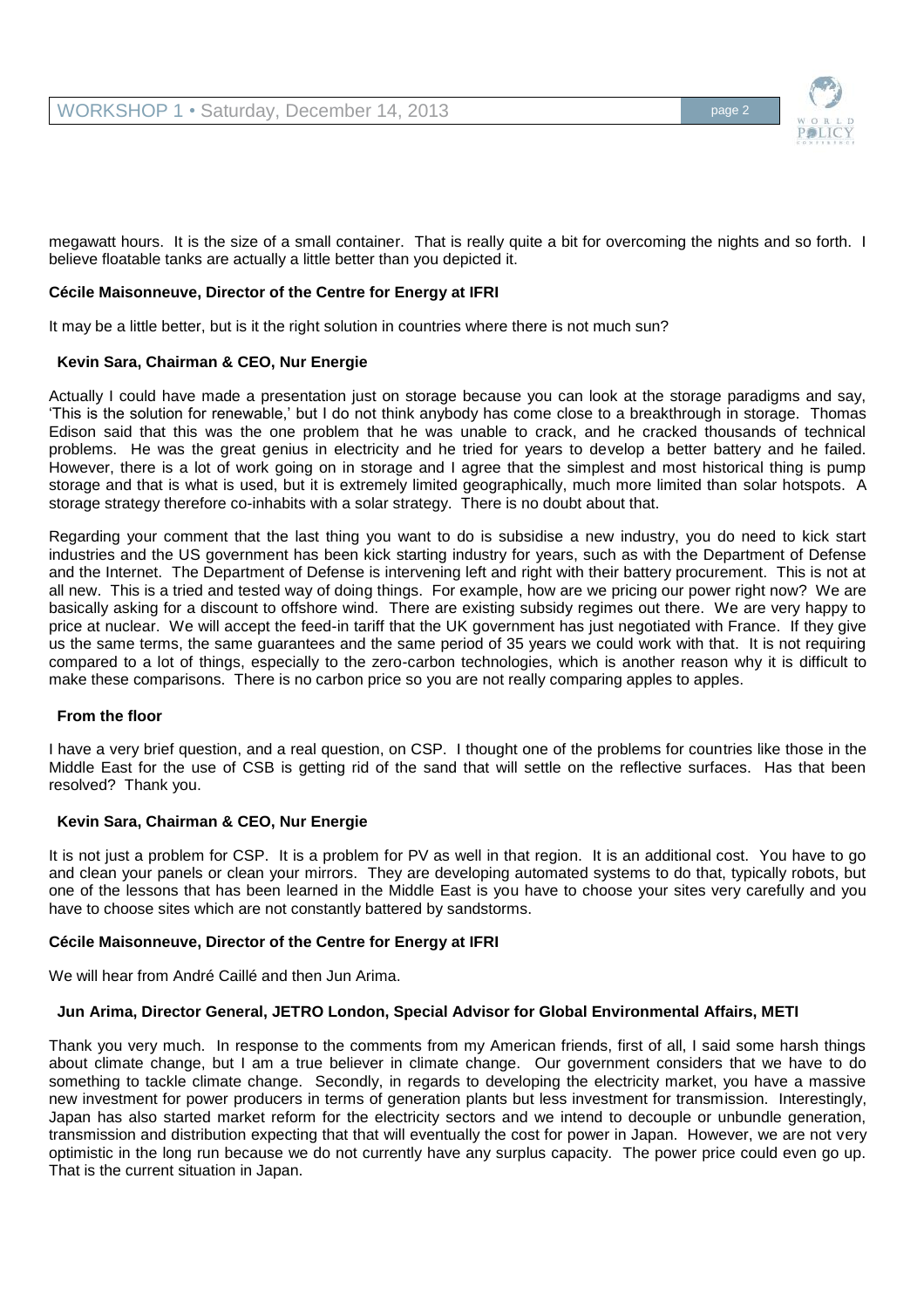

The unbundling of the transmission lines is to be governed by central transmission operators. That could enhance the grid connection between the west and east sides of Japan. As you may or may not know, we have a two-grid system. The frequency of the west and east parts of Japan are different and exchange between the two parts is limited and linkage to the north islands of Hokkaido and Honshu is quite weak. That grid connection should be enhanced. As Maria said, Europe has the advantage that you are interconnected to each other among various countries.

### **From the floor**

No, no, no.

### **Jun Arima, Director General, JETRO London, Special Advisor for Global Environmental Affairs, METI**

However, there is of course a lot of room for further enhancement. I know there is a project in the European Commission to enhance grid connection between countries, but Germany can still import nuclear power from the Czech Republic or France and Germany can export wind power to the Netherlands or Belgium. In Japan's case we do not have an international connection with neighbouring countries and, given the currently sour political situation between Japan and China, we do not envisage a grid connection between Japan and China happening in the future. That is the unique challenge for Japan.

Finally, regarding subsidies for renewables, we have introduced a feed-in tariff using the German feed-in tariff as a model. We know, however, the predicament Germany faces in over-subsidising renewables, so we need to be very, very careful. Maria said Japan is subsidising renewables at about double the rate of Germany, but we have to reduce the purchasing price in line with cost reductions in order to avoid the over-subsidisation to renewables. Otherwise the system cannot be sustained and might bring a backlash from consumers or industries, so we need to be very, very careful. We are second banana in terms of FIT, so we have the advantage of learning from the failures of other countries. Thank you.

### **André Caillé, Director of Junex, Canada**

I would like to congratulate you for your efforts to make solar effective and competitive with other sources of power because I think this is the way for renewables to get on the market. Secondly, I would like to encourage you because the European grid has improved a lot after deregulation. There is therefore much more interconnections between countries in Europe at this time than there was before.

I would also like to add that there are serious projects to develop a circular power grid around the Mediterranean. That will allow African producers, with the most potential, to deliver power either south of the Mediterranean or north to richer markets.

### **Cécile Maisonneuve, Director of the Centre for Energy at IFRI**

Maria, you wanted to something.

# **Maria van der Hoeven, Executive Director, International Energy Agency**

I have just a couple of comments. What strikes me is that we currently do not really see a shift in our energy mix. When you look at our energy mix 25 years ago 82% was from fossil fuels. It is currently exactly the same. 82% is from fossil fuels. We expect that it will go down to 75% from fossil fuels in 2035 because of the growth in renewables, for instance, in power generation. The reason for that we talk about power generation, and power generation will be improved by the growth of renewables, but what about transport and industrial processes. We must not forget about these.

The second thing is I think that in Europe we have a very national approach to energy. It is very national. We even have a kind of competition between countries as to who will put the most subsidies in renewables. This is bad and it leads, for instance, to a situation where in northern Germany power is generated from wind, which is fabulous, but they need it in the south. How does it get there? It uses the grid of the neighbouring countries. Are they happy about it?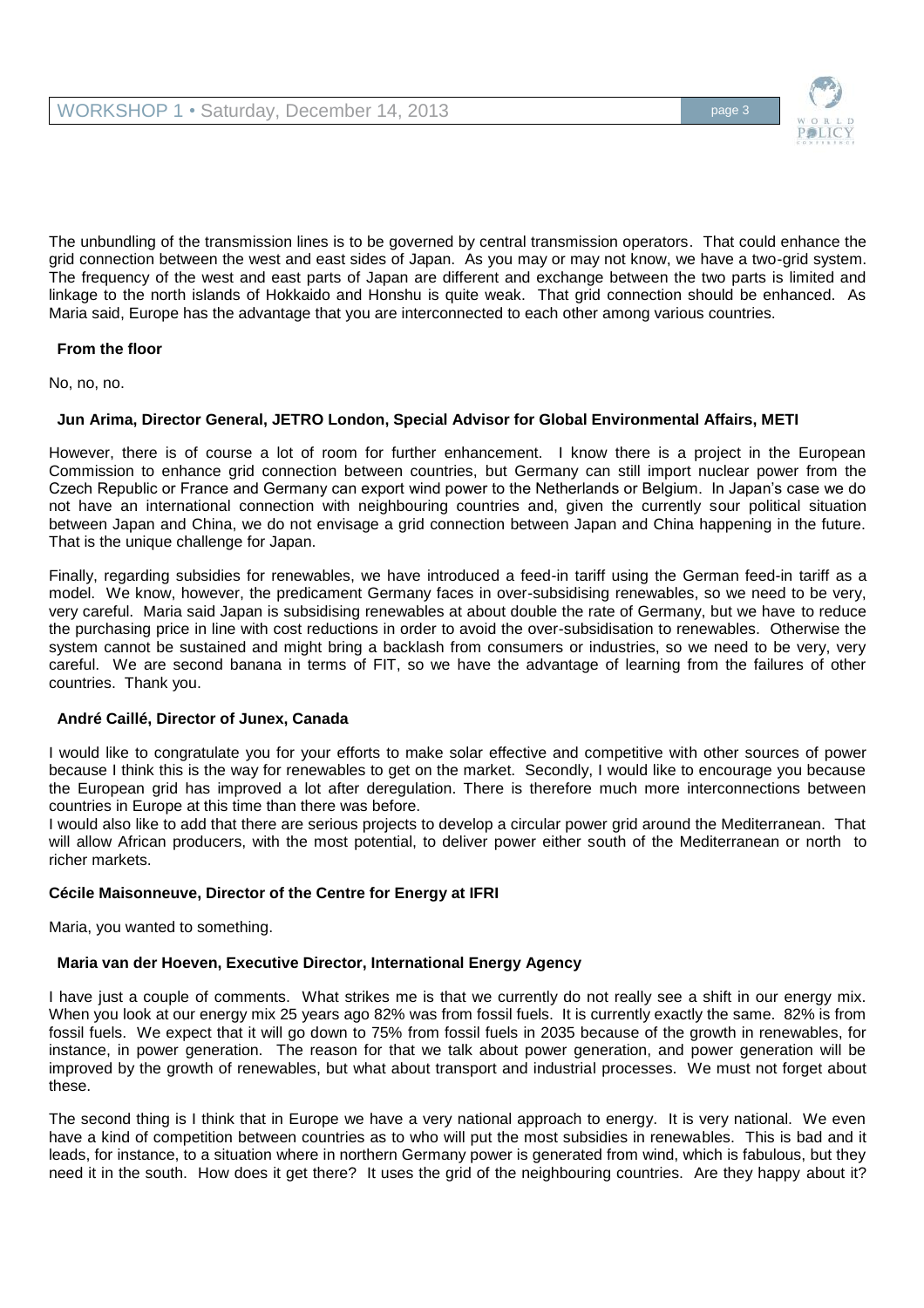

No, of course they are not. That means it is not only about producing and generating electricity from renewables – and I agree that the problems caused by such energy being intermittent – but we must also look at transportation and distribution. We have to solve those problems as well because you are quite right, Kevin, that it is not about one issue. It is about a systems approach and if we do not talk about a systems approach it will not be helpful.

Finally, not so long ago Greece had a beautiful idea called Helios, which was to produce solar power in Greece and then transport it, for instance, to Germany. It failed. Do you know why it failed? It failed because the Greens in Germany did not want that kind of money to go to Greece. Why not produce it in our own country? Again there was that national approach. Something has to be done at the European level because if do not do that we have national targets and achieving those national targets does not actually help.

One more thing: if we really want to renewables to mature, as hydro waves and geothermal did, we have to see to it that a market is developed. That cannot be done within a couple of years, but we need to work on market development and bring the costs down not only of generation but also of the other aspects of power supply.

### **Cécile Maisonneuve, Director of the Centre for Energy at IFRI**

Mr Chairman, you have a comment.

### **Christophe de Margerie, Chairman & CEO, Total**

I have just a small comment. This is not the final conclusion of the chairman. Otherwise I would take too much time for the conclusion. This is a specific matter. I insist on this because I opened the debate at the IEA again. When we talk about subsidies on fossil fuels I think it is the wrong debate. I can tell you that we do not have subsidies in France or Spain on fossil fuels. You find such subsidies in countries where they have them for political and social reasons. For example, if you try to increase the price of gasoline in Libya and introduce renewables instead, you would just get a madhouse. Those are the so-called fossil fuel subsidies. There are no subsidies in any country where you can switch from fossil fuels to renewables. I would really like to kill this argument because it is poisoning our debates because everybody ultimately agrees with what I am saying. It is the truth. The only subsidies we have in France are some people paying 60% taxes while others pay 50%. I consider 60 to be more than 50, so the one paying the lower rate is subsidised. That is my view because I am a crazy economist. We have to stop this. The total amount of subsidies around the globe for fossil fuels is USD 500 billion and that for renewables is USD 300 billion.

# **Maria van der Hoeven, Executive Director, International Energy Agency**

No, less than that.

# **Christophe de Margerie, Chairman & CEO, Total**

It was the target I got from you. I have no figures myself. Whatever the amount for renewables, I know the amount is 500 for fossil fuels. It is said that we can add subsidies for renewables up to USD 500 billion. That is not the way. I like renewables and we are doing a lot with them. You know this. When I was here last year we had already made this investment in solar energy, so we did not do it in response to your speech, although after your speech I feel better about it. When we made this acquisition our share price was USD 21 per share. A few months later, which was during our last session here, it went down to USD 4. It is now back up to USD 30. It is better at 30. I can now continue to do what I want to do. I agree with you that it is a long-term process and you cannot look at these things in the short term. However, we cannot just make things up and this is where I am embarrassed. We do not have any subsidies for fossil fuels, nothing which takes the place of subsidies for renewables. When we have these kinds of disagreements in these debates we do not make progress because it is used by people to make accusations of lying, and I do not think we need to lie because it is so important. What matters is to look at how many renewables we need and the result we are aiming at.

For example, we know China well. I am working on a coal-to-olefins project in China. Is it cleaner than coal? Yes, it is. Is it clean in terms of CO<sub>2</sub>? No, it is not. We have tried to find ways to sequestrate after capturing CO<sub>2</sub> but we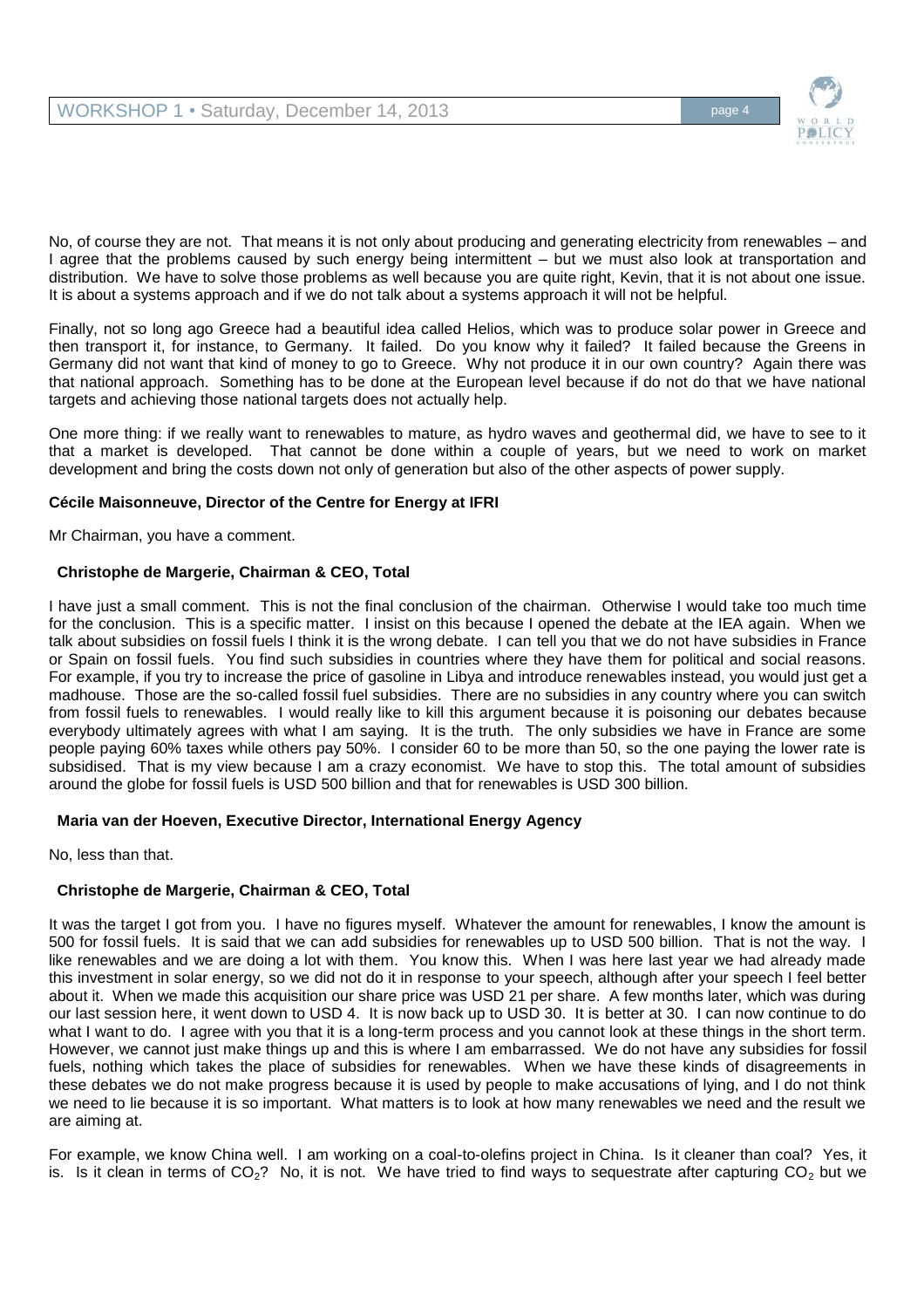

cannot find any reservoirs. We are an expert in this, but we know that it is still not very productive or efficient. It does not mean that we will not continue to work on this, but is it better to have coal-to-olefins than coal in a power plant? Yes, it is. Do we consider that it makes things cleaner than doing nothing? Yes, we do, although if we do nothing we will have no  $CO<sub>2</sub>$  emissions on our books, which is good. Never forget that those in charge of trying to be better and more efficient sometimes have to pay the price of being told that they pollute the planet. Again I insist it is a question of R&D, pilot schemes and hopes, but it is nothing to do with dividing people into good and bad. That is embarrassing. That is not my conclusion, but I just wanted to say that we should drop this idea that fossil fuels are subsidies. If that is the case then tell me and I will go there. The next one will probably be shale gas in the US because – I am being provocative here – it will need subsidies.

# **Maria van der Hoeven, Executive Director, International Energy Agency**

I will make just a couple of points. Are fossil fuels subsidised? They are subsidised everywhere that fossil fuel products are sold to end users below the cost price.

# **Christophe de Margerie, Chairman & CEO, Total**

Where?

# **Maria van der Hoeven, Executive Director, International Energy Agency**

For instance, all of the oil-producing countries. It is still there in Germany where we need to phase out the subsidies to the coal mines. They need to phase them out by 2017. Those are just two examples. Let us be fair about that. Yes, there are fossil fuel subsidies on end prices for consumers and on some parts of production. I think we have to be realistic about that. Sometimes they have to be done, such as in Saudi Arabia, because it is part of their social costs, as has been mentioned. Is this something that should not be discussed? No, it is something that has to be discussed. Is it something that has to be phased out? Yes, it is something that has to be phased out. Can it be done overnight? No, it cannot be. That would lead to a lot of trouble. Let us look at the subsidies Indonesia gives on fuel transports.

# **Christophe de Margerie, Chairman & CEO, Total**

No, that is not a subsidy.

# **Maria van der Hoeven, Executive Director, International Energy Agency**

Yes, it is a subsidy.

# **Christophe de Margerie, Chairman & CEO, Total**

There is no tax. It is different.

# **Maria van der Hoeven, Executive Director, International Energy Agency**

Listen, dear Christophe, everywhere where you sell your energy below cost price, whether it is called a tax or something else, it is a kind of subsidy.

# **Christophe de Margerie, Chairman & CEO, Total**

I disagree.

# **Maria van der Hoeven, Executive Director, International Energy Agency**

Of course you disagree.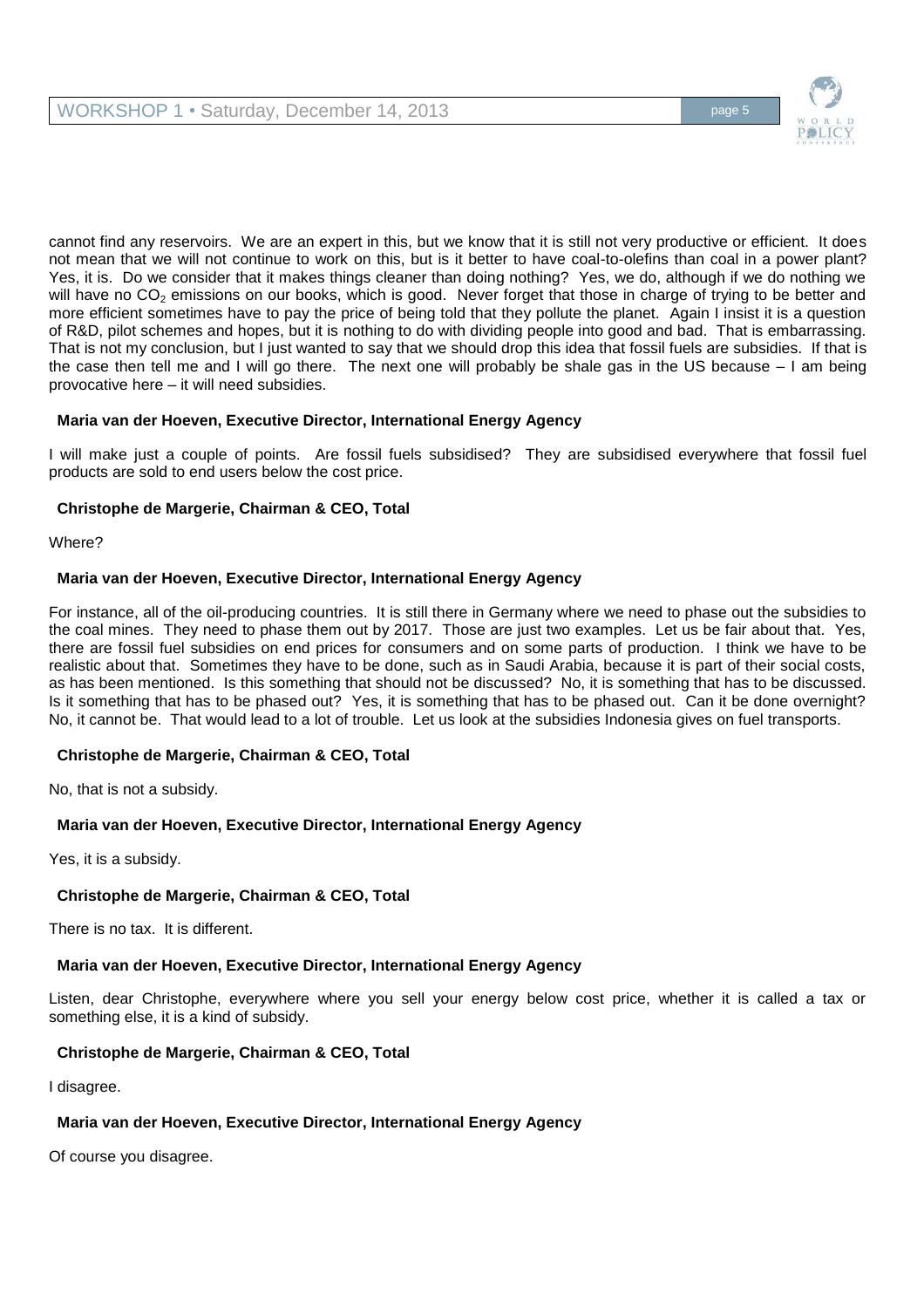

### **Christophe de Margerie, Chairman & CEO, Total**

It is good to have a debate, but tax is something you pay to a state for something. It is not the cost of producing. Otherwise who decides the tax?

#### **Maria van der Hoeven, Executive Director, International Energy Agency**

Let us now go back to Indonesia. What we see in Indonesia is that you pay different prices at the pump. One price is for those who can afford it and one price is for those who cannot afford it. Why has that been done? It has been done because they are fully aware that there is a subsidy. On the other hand, they know that they cannot phase it out immediately because there would be uproar. Let us not close our eyes to this situation.

#### **Christophe de Margerie, Chairman & CEO, Total**

Do you know what price I sell gas at in Indonesia? We take the gas from the part where we produce the gas to Java because they ask us to sell to the domestic market. We do it because otherwise we will not have the sales. We do not want to lose money. After gasification, which means liquefaction, and then re-gas, it is USD 10 per million BTU. The price paid by the people of Java in a subsidised world is USD 10 per million BTU when it is 3.5 in the US. Where is the subsidy?

#### **Maria van der Hoeven, Executive Director, International Energy Agency**

No, it does not work like that. You know exactly what I mean. The same goes, for instance, for the situation in Brazil.

### **Christophe de Margerie, Chairman & CEO, Total**

It means it is not the reason.

### **Maria van der Hoeven, Executive Director, International Energy Agency**

In Brazil a company like Petrobras has to import at a high price and has to sell at a low price. What is in between is a subsidy.

### **Christophe de Margerie, Chairman & CEO, Total**

That is political.

### **Maria van der Hoeven, Executive Director, International Energy Agency**

That is too easy. No, Christophe, that is too easy.

### **Christophe de Margerie, Chairman & CEO, Total**

No, it is a state decision.

### **Maria van der Hoeven, Executive Director, International Energy Agency**

Whether it is a state decision or not it means that the costs are not reflected in the price and that is what I am talking about. Whether it is a state decision, a political decision or something else the costs are not reflected in the price.

### **From the floor**

May I interrupt please? I am from Saudi Arabia and I am surprised to learn that oil and energy prices in Saudi Arabia are subsidised. I will have to check on that because our productions costs are very low. We do not need to subsidise.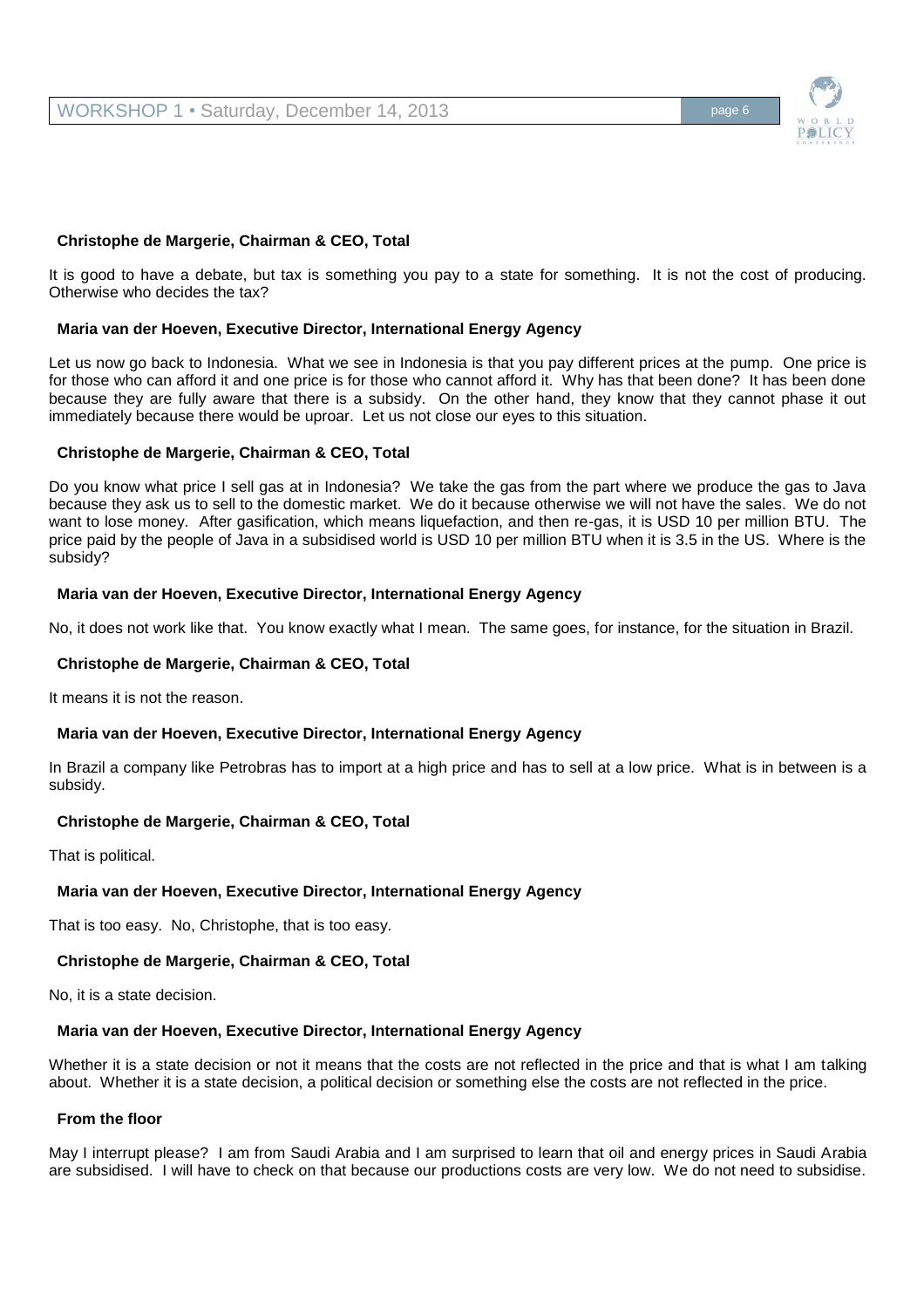

Even when we factor in transport and other uses they are at cost. They are not sold at a lower price because we do not need to do that, as far as I know, but I will check Your Excellency's figures. I have been sitting here listening to all of this and Saudi Arabia was mentioned a few times. First of all, let me say to Mr de Margerie, who likes Saudi Arabia, that I like France. Also, I think, Your Excellency and Mr Ramsay, you mentioned something that I find very nice as well, which is that you expect that there will be new monarchies in the Middle East. I say hello to that. That is what I understood from you.

I do not think that anybody is trying to offset the Arab Spring. On the contrary, what we have seen from the so-called Arab Spring is that it is not very spring-like, so we would like to see a situation of evolving improvement in our lives in the Middle East without the costs that we now pay. If you look at what Egypt, Tunisia, Libya, Yemen and Syria are paying it is terrible. The killing in Syria is totally unacceptable. Whether it is Saudi Arabia or the other countries that have not gone through this situation, we are hoping to avoid such costs being paid in our development and hopefully we can do that with more success.

I have a question on the depletion o shale gas and oil wells and the replacement costs that will have to be paid when you have to move your rigs and all of your material from one place to another. Was that added in all of your presentations when you talked about shale gas and shale oil or is it an uncertain field of endeavour that still needs more exploration?

Another point I have is regarding solar and replacement costs. In the Kingdom there is a big discussion on the use of solar and other alternative energy. Needless to say, there is a huge turf war over who is going to do what. I think Total is already doing something with Aramco on that issue, but there are other competitors to Aramco and Total for that. The idea is that because we sell oil abroad at, let us say, at USD 100 per barrel to sell it our electricity producers at cost price is basically a waste of money, so why not have solar even if solar costs more than the USD 4 per barrel cost price, even if it is USD 7 or UDS 10? By doing that the formula would be that you would sell and make the USD 90 or USD 80 and that would make more sense than simply paying more for less or less for more. Thank you.

# **William Ramsay, Senior Advisor of the Center for Energy, Ifri**

The issue of the costs of production of shale oil and shale gas are in the numbers. They are covered in the schedules. However, one of the reasons that I raised this issue of the risk of a price slip is that both shale oil and shale gas are very vulnerable to price. Shale oil is particularly vulnerable price because some of that stuff costs USD 60, USD 70, USD 80 a barrel. With shale gas if you do not have the incentive of the liquids in shale gas production it, too, is very vulnerable to price. It therefore would not just be the oil producers who would be damaged by sharply lower prices. So would many of the producers in the United States of shale oil and shale gas, as well as the stripper wells and all the rest of it. All of us suffer in that scenario. The reason I raised the scenario is that I do not think we pay enough attention to that risk as we plan forward in our economies. That Armageddon scenario that we saw in 1986, 1987 and 1988 devastated our energy sectors and we just do not need to go through that again.

In terms of the definition that the IEA uses for a subsidy, it may be less a precisely economic use of the term 'subsidy' as it is the concept that if Saudi Arabia is putting oil into power generation at USD 3 a barrel it is losing the opportunity cost of the USD 77 per barrel that it could get on the market, and that we count, or Maria counts, as a subsidy.

# **Maria van der Hoeven, Executive Director, International Energy Agency**

That is right.

# **Christophe de Margerie, Chairman & CEO, Total**

That is, however, your definition.

# **Maria van der Hoeven, Executive Director, International Energy Agency**

It is our definition.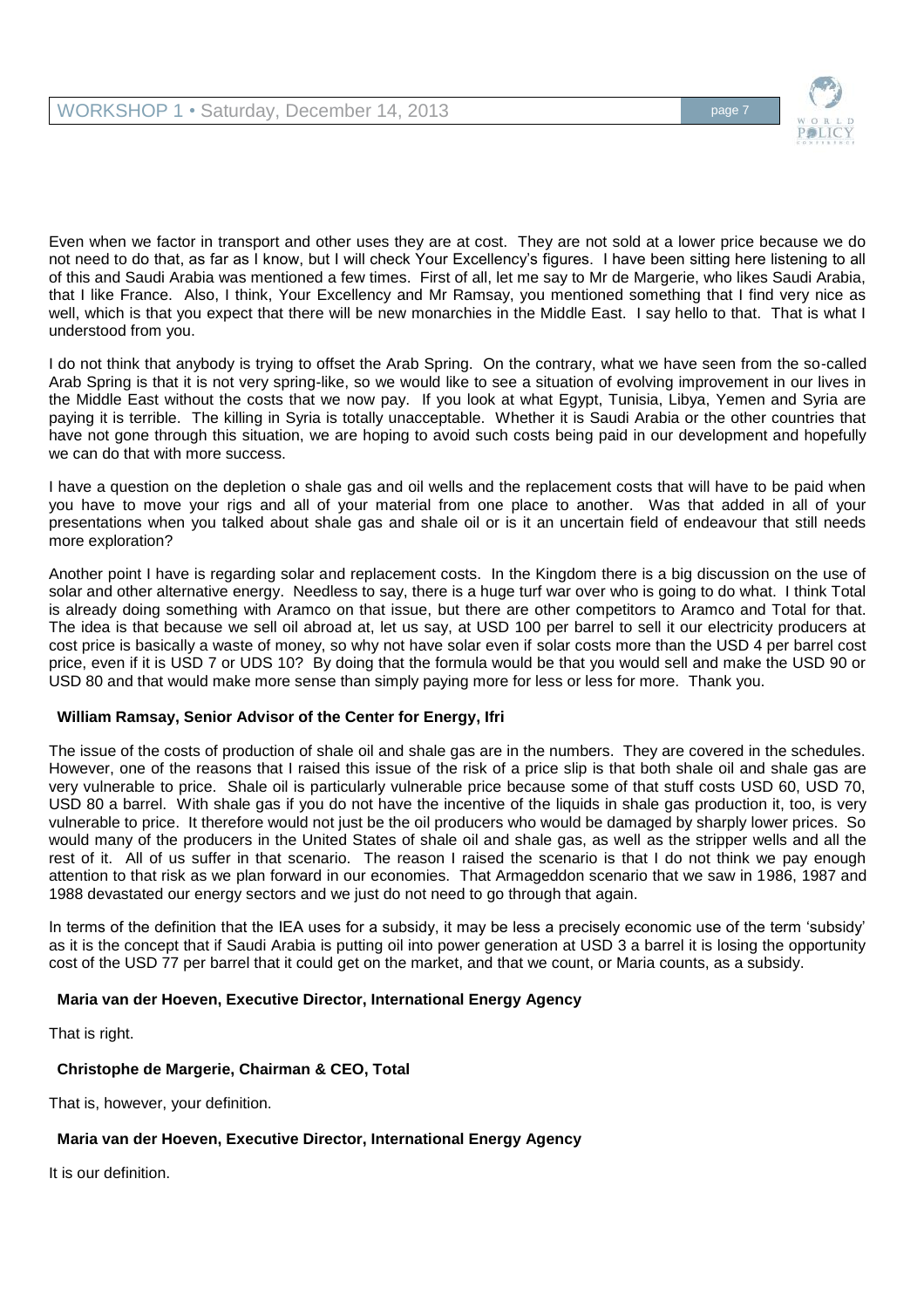

# **William Ramsay, Senior Advisor of the Center for Energy, Ifri**

Yes, that is right.

### **Maria van der Hoeven, Executive Director, International Energy Agency**

I know we do not agree on that definition.

### **Christophe de Margerie, Chairman & CEO, Total**

I do not agree either. Going back to Saudi Arabia, because I can give some answers to His Highness, but I will not today in particular. There is no gas today in Saudi Arabia or not sufficient gas. You could effectively use gas in the power plant if you had gas, but today all the gas is used for petrochemical products and so forth. They are short of gas and that is why we are searching, so when you say they are losing the opportunity, that is not the case because then, they would have to buy the gas and from whom should they buy it from ? If it is Qatar then you have other problems.

I agree with what you said, Bill. We have to look at the long term and be careful about what we do. We could be faced with lower prices than we expected and it is not good news because it is not good news to lose money in any sectors, so I fully share this view. We are looking with Saudi Aramco for opportunities like shale gas, but as of today, for the reasons you have stated, Bill, we are careful that it is not just for pleasure. We do not want to look for gas just for the sake of it. At the same time, we know they have plenty of gas in Qatar and plenty of gas in Iran, but then you get into problems related to politics, security and supply. People tell me those problems do not exist anymore, but they do still exist. We do not want to talk about them, but they exist. When people say we should buy from there or take water from Iran, people do not want to depend on Iran for water, even if there is a point of view that the world and everyone in it are nice and everything will be great. We will be looking at the opportunity presented by shale gas with Saudi Aramco. They would like to use our technology, but I agree with you, too, that we might decide that even if it exists it might not be the long-term solution and we might have to leave it for the United States.

### **From the floor**

May I just add one thing? I am not an oil expert or an energy expert. I think the panel would have been greatly enhanced if someone from the IEF or from OPEC had been on it who would know more about these technical issues that you have talked about.

### **Maria van der Hoeven, Executive Director, International Energy Agency**

That is an opinion of course, but I would to mention something else which has not been put forward. You were talking about who the wing producer is going to be in the future and I think this is something that is sometimes forgotten. It is true that the light tight oil experience in the United States will bring the United States into a different position, but when you look forward to the 2020s and beyond the situation will be different. That is why in our view – and this is underpinned by analysis – it is extremely important we also give the signal to the Middle East. That means that because of the depletion of fields it is necessary to have the necessary investments now to have the new fields or to enhance oil recovery from the older fields in the 2020s. If these investments are deferred than I think the world will have a problem with oil supply.

### **Christophe de Margerie, Chairman & CEO, Total**

There may be no OPEC representative, but I think I know OPEC well. I have been working with OPEC members for more than 30 years and I probably know more than some existing members of OPEC. However, again, the important thing is that Saudi Arabia is the country doing this job today. We all know it. When Iran was forced to reduce their exports because of the embargo which country increased its production by one million barrels per day in a two-month period? When Libya dropped from 1.4 million to 200,000 barrels today which country filled the gap? Saudi Arabia did. I was the first to call my friend up in Saudi Arabia and say, 'We need crude. We are short of crude. We need crude for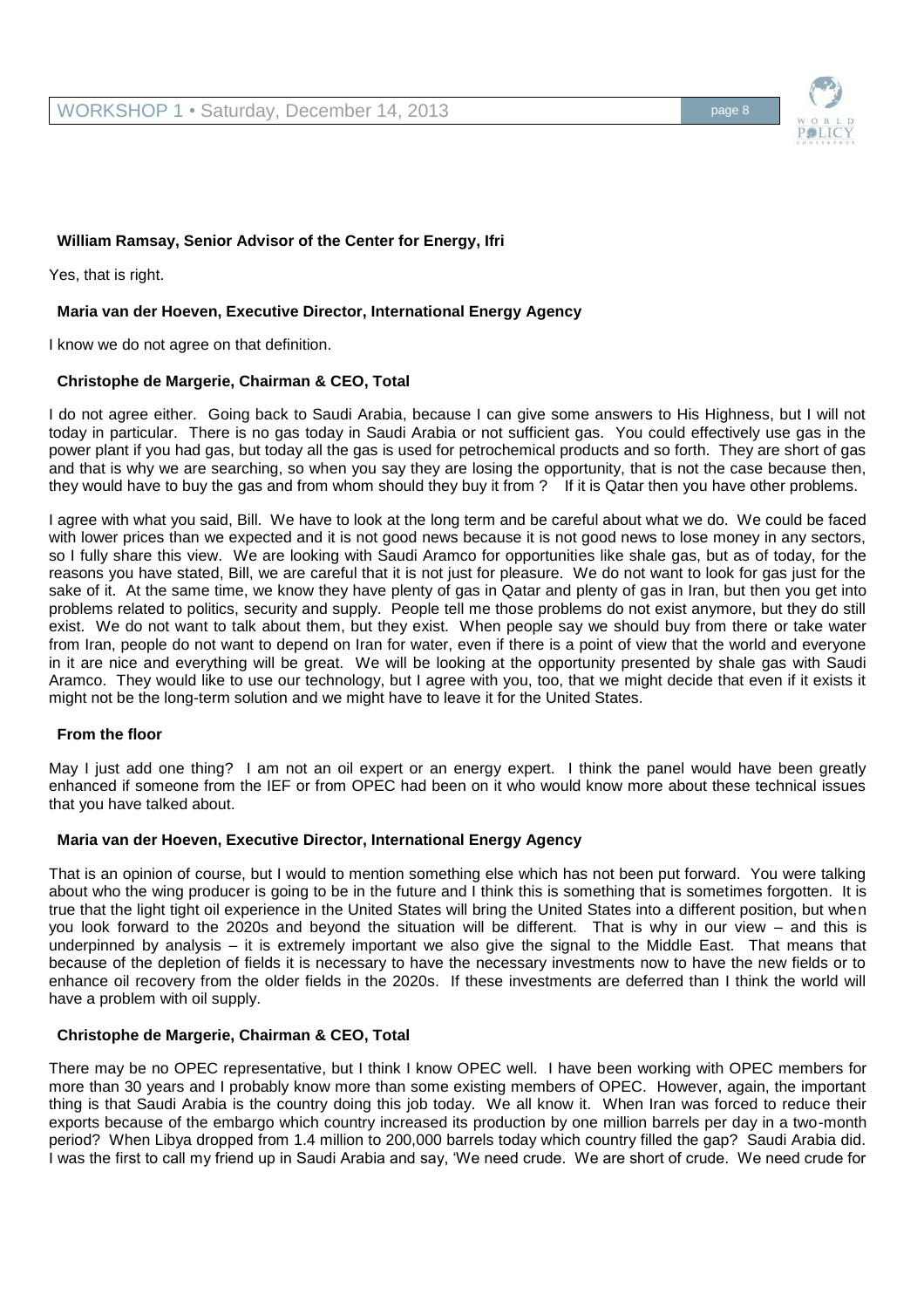

our refineries in Europe.' We know what it is today, but again it is one of those things – I do not know why – that we refuse to have an open debate about. Even Saudi Arabia sometimes does not want to open that debate.

Why was there this debate about the Americans being told they should export more LNG? It was because there was a time not so long ago – we remember this – when there were envoys from the State Department to tell OPEC members, including during OPEC meetings, 'You have to increase production. We want you to increase production because we need this oil for the world,' just like it was not theirs, which I partially agree with by the way. However, when it is gas from the United States of America it is just for the Americans. I was one of those at the Riyadh meeting in May 2008. We all came to that meeting, including oil companies, the states and the IEA. We were face to face with Saudi Aramco in the person of the minister, Ali al-Naimi, and the king. As producers, we were asked to increase production. At that time everybody knew that the production was more than was needed. It was a pure bubble. The price of oil was splitting at 142. After Saudi Arabia announced an increase in production, which they could not even do because there was no market, the price of oil increased to 148. Why? Because the market considered that it was a weakness to ask Saudi Arabia to increase production. It was thought there must have been something we were not telling the market. In fact, the price then fell from 148 to USD 32. Can you invest in those environments? No, you cannot. Was it clever to ask Saudi Arabia to increase its production? No, it was not. Was it done? Yes, it was at the top. Did the king say yes? Yes, he did. Why? Because we all are sometimes part of a crazy world where we think it is nice to be nice, but being a member of this community, which means we have to invest, means it is difficult to swallow when people tell us to do this or that because that is the way it should be, because they are the United States.

# **William Ramsay, Senior Advisor of the Center for Energy, Ifri**

Do we have time for a version?

# **Christophe de Margerie, Chairman & CEO, Total**

I do not know if that is your version, but that was mine.

# **Cécile Maisonneuve, Director of the Centre for Energy at IFRI**

There are two questions remaining and Bill wanted to say something.

# **William Ramsay, Senior Advisor of the Center for Energy, Ifri**

I had the great and good fortune of being involved in that Riyadh meeting as well and the precursor to the Riyadh meeting was all of the western world screaming, 'We need more oil, we need more oil. The price is too high.' When the price of a commodity is too high that means there is not enough of that commodity in the market and if there were more the price would go down. Most OPEC producers were saying, 'No, no, it is speculation. Speculation has it so high and it will not make any difference whatsoever. If we add more oil to the market it is going to stay high and so we should not do anything.'

That is coming from the classic OPEC stance of those countries that are limited in how much they can export, and they were exporting like hell and going to the bank with it and they rather liked it that way and so they had no incentive to drive the price down, except for Saudi Arabia, which has the longer-term view of this and a longer-term view of the commodity. It does not like high prices because of the implications for its market for the future, and Saudi Arabia, in order to get some political cover, convened this meeting and the paper that was put together by the Saudis with Fatih Birol in the IEA made the point that it is both, it is both a lack of commodity and it is speculation. We cannot do much about the speculation, but we can deal with the commodity and the Saudis were primed to put more oil in the market as soon as they got this paper stamped by people. You should have seen El-Badri's face when he had to accept the fact that this paper was going to go through and he was not going to be successful in making the point that it is purely speculation. The Saudis put the oil on the market. It was not enough because the market was crazy. The market was not responding to anything. However, in any case, that was the background of this meeting. The king called that meeting specifically to deal with the price and the fact that he needed cover to put more oil on the market.